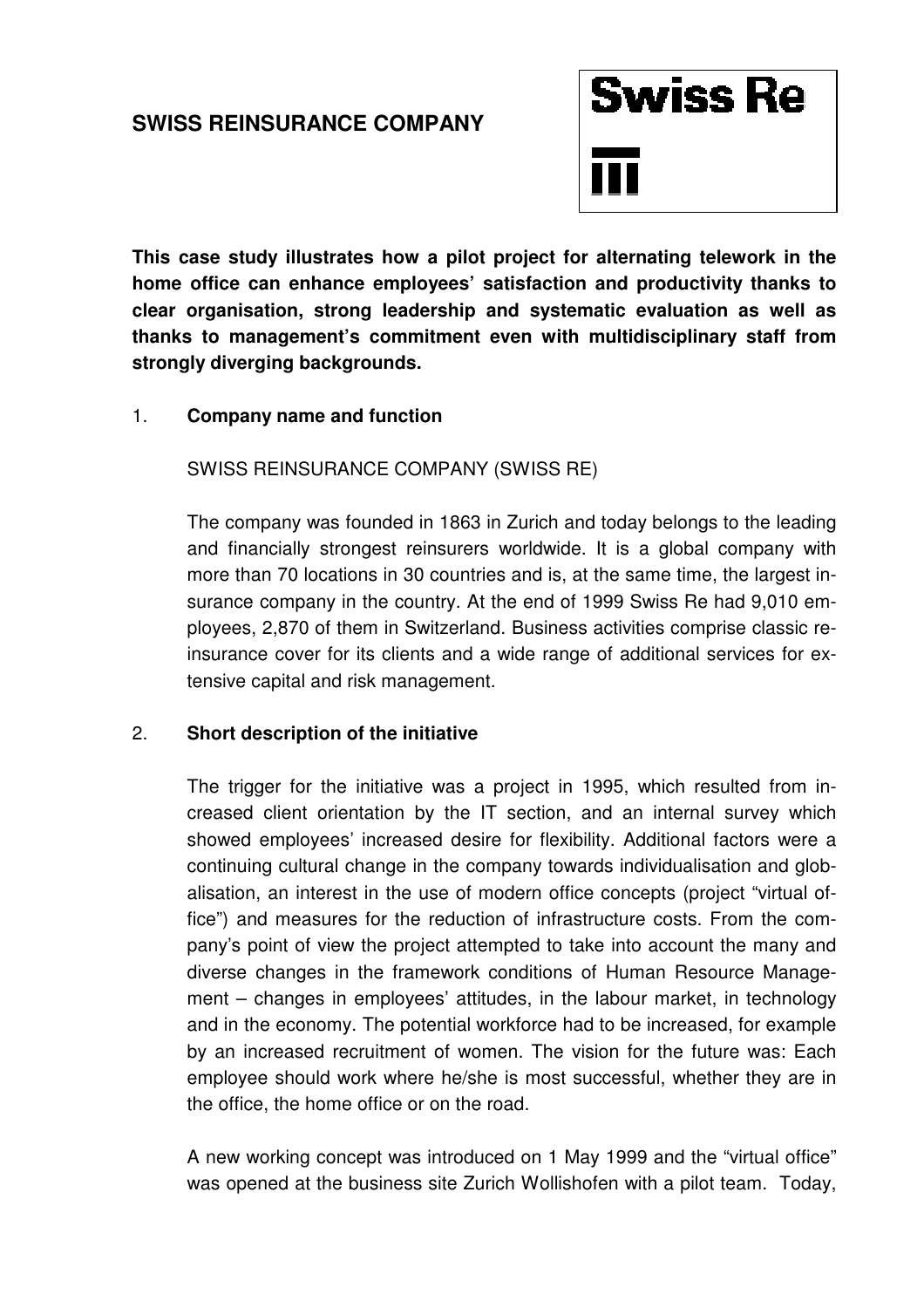at the company's head office in Zurich, around 5% of the total Swiss workforce take advantage of the new working model "Teleworking in the Home Office", which was officially introduced on 1 January 2000. Employees work at home for one or two days per week and undertake the same duties there as in the office. They mainly carry out professional activities which do not require contact with colleagues, but require high levels of concentration instead. Swiss Re's official clear definition of teleworking is "work with a notebook computer outside the business location with an ISDN link to the Swiss Re network". The home office is understood as "a private workroom in the employee's home which is equipped with a Swiss Re workstation". In general this workstation has the same configuration as in the Swiss Re office area, a Notebook as standard hardware and an ISDN modem and a digital or mobile phone for telecommunications.

 Employees' rights and duties conform to the statutory requirements, to Swiss Re's "General Work Regulations" as well as special Information Circular on "Teleworking in the Home Office". The latter is a 15-page document, which describes and regulates the prerequisites, requirements and implementation of telework at Swiss Re.

## 3. **Innovative aspects, benefits and barriers**

An interesting and so far rare occurrence in Switzerland is that management documents its official commitment to the new workforms with the preparation of labour law prerequisites, the provision of extensive guidance notes on teleworking. They also issued a specific employment contractual agreement with employees who carry out work at home, and a behaviour code with security, data protection and industrial safety regulations.

Swiss Re not only employs people from the banking and insurance sector but also from a variety of other disciplines, e.g. lawyers and economists, engineers and physicists, mathematicians and statisticians, chemists and IT experts, criminologists and toxicologists. The very varied backgrounds of employees turn the telework project into an extremely demanding task. However, those responsible note a generally increasing interest in the home office. Telework is regarded as an important factor in the company's performance. The project confirms the company's expertise, contributes to an improved company image on the labour market and facilitates the recruitment of new staff, in particular of University graduates. Furthermore, it has initiated a process of change in Swiss Re's work and leadership culture. In July/August 1999 a formal, detailed mail employee survey was carried out to measure and con